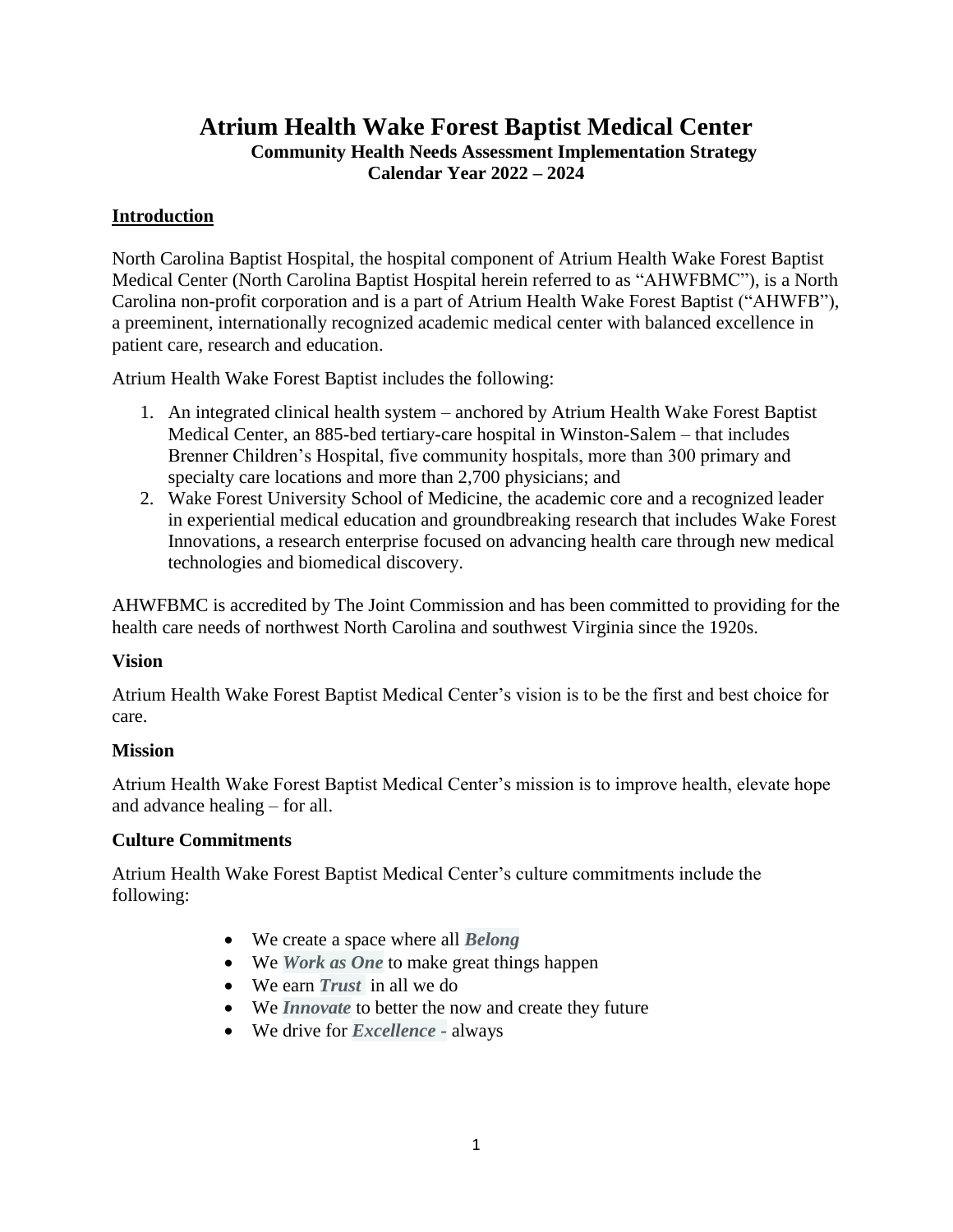## **Mission Alignments: Community Engagement Principles, Population Health, Health Equity, Social Impact**

AHWFBMC is committed to improving access, community health, and addressing the needs of our most vulnerable communities. As a result, we will emphasize identifying the *places* (e.g., zip codes, census tracts, neighborhoods, streets), *partners, people,* and aspects of *poverty* that we need to engage and address in our communities as we implement strategies.

We strive to be a leader in population health, health equity, and social impact as we look beyond the walls of our hospitals and medical offices to address social, economic, and environmental conditions that contribute to poor health outcomes, shortened lives, and higher health care costs of the communities we serve.

# **Forsyth County Census Response Locations**  $55$ GZ. Bethania Kernersvi  $n/s$ 409  $\overline{\bullet}$ Legend High Libraries<br>
Recreativ Recreation Center

## **Community Served**

AHWFBMC serves a 24 county service area that encompasses two states, North Carolina and Virginia, and a more immediate service area of seven contiguous counties. Forsyth County residents represent 34% of total inpatient admissions and 58% of total emergency department visits for calendar year 2020. AHWFBMC's community served is defined as Forsyth County, North Carolina.

Forsyth County is located in the Triad region of North Carolina. The county covers approximately 408 square miles and has a population of approximately 937 residents per square mile.<sup>1</sup> With 382,295 residents in 146,816 households, Forsyth County is the fourth most populous county in North Carolina. The population is 56.3% white, 27.5% Black or African

 $\overline{\phantom{a}}$ <sup>1</sup> https://censusreporter.org/profiles/05000US37067-forsyth-county-nc/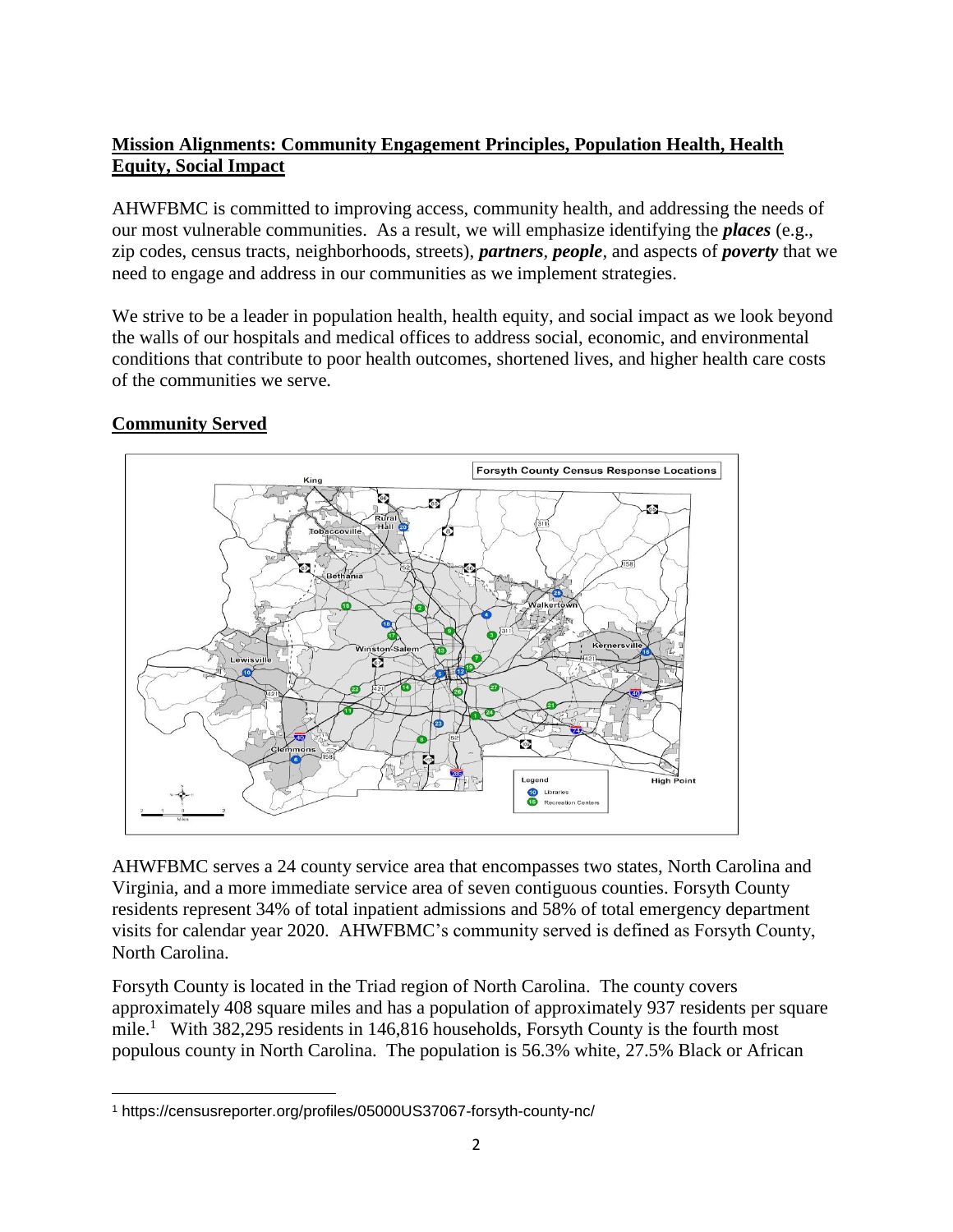American, 13.3% Hispanic or Latino, 2.6% Asian, and 0.3% other. The population is 52.7% female and 47.3% male. Persons under 18 years of age represent 22.7% of the population while persons 65 years of age and over represent 16.4%. The percentage of persons without health insurance and under the age of 65 years old is 14.2%. In addition, the median household income in 2019 dollars is \$51,569. The percent of persons in poverty is  $15.2\%$ <sup>2</sup>

Forsyth County is ranked third from last in the United States in terms of economic mobility. This means that if you are born poor in this county, the odds of getting out of poverty are worse than many other places in the entire country. One reason for the lack of economic mobility in Forsyth County is that fewer new jobs are being created for workers with only a high school diploma. Of the 11.6 million jobs created since the Great Recession, 99% have targeted workers with at least some postsecondary education.<sup>3</sup>

According to the *2020 Forsyth County, State of the County Health (SOTCH) Report,* chronic diseases and health conditions are the leading causes of death in Forsyth County. Although the rate has decreased to 157.9 (per 100,000) between 2015 and 2019, cancer remains the number one cause of death in Forsyth County. Mental health continues to be a health crisis for Forsyth County, although the number of residents who visited the Emergency Department (ED) for mental health reasons in 2020 (2,318) declined from the previous year's total (2,746).

While Atrium Health Wake Forest Baptist Medical Center's community served is defined at county level, special attention was placed on several defined populations and neighborhoods within the county to understand the diversity of the County's population. In particular, the Medical Center seeks to understand and include communities who are historically marginalized, underserved, and who experience health inequities.

#### **2022-2024 Community Health Needs Assessment**

During 2021, AHWFBMC conducted a Community Health Needs Assessment ("CHNA") for the calendar years 2022-2024 to identify the health needs of Forsyth County. The CHNA process involved the collection of primary data from community surveys, conversations, focus groups, and interviews. In addition, secondary data sources were examined that included state level data (e.g., North Carolina State Center for Health Statistics, Healthy North Carolina 2030), county level data (e.g., State of the County Health (SOTCH) Reports from health departments), and community level data (e.g., neighborhood initiatives, community organizations). The process to identify priority health needs and to locate primary and secondary data sources involved close collaboration with partners, particularly the Forsyth County Department of Public Health and Novant Health Forsyth Medical Center. In determining our criteria for priority health needs selection, the highest weights were placed on the health disparities associated with the need, the burden of the health need, the feasibility of possible interventions, and the importance the community placed on addressing the need. Upon completion of the CHNA, results of the assessment were shared with leaders at AHWFB and other key contributors for input.

The following CHNA priorities were identified and approved by the Board of Directors on December 8, 2021.

 $\overline{\phantom{a}}$ <sup>2</sup> https://www.census.gov/quickfacts/fact/table/forsythcountynorthcarolina/POP060210

<sup>3</sup> Source: Winston-Salem State University's Center for the Study of Economic Mobility, 2018.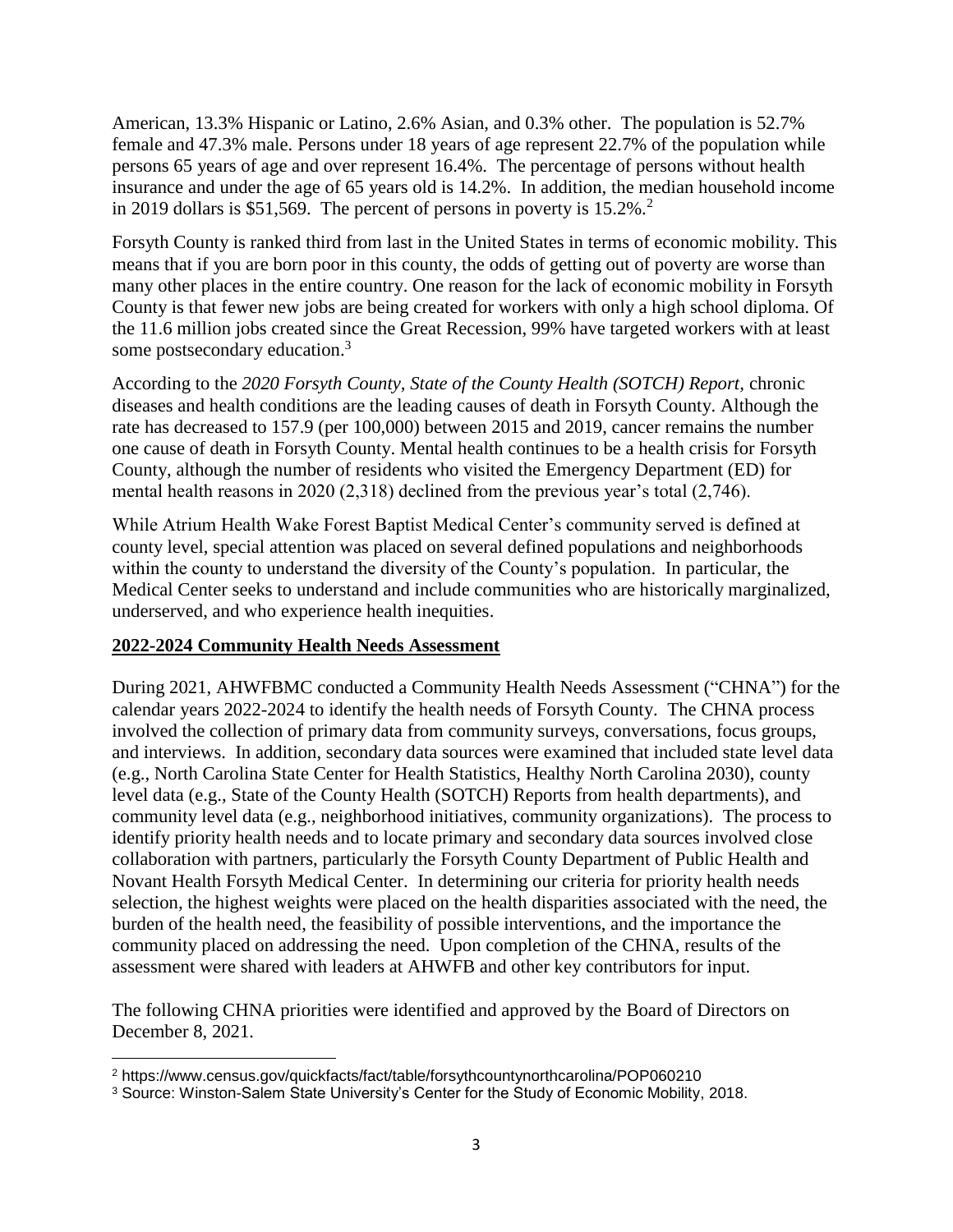- 1. **Access to Care:** with a focus on special populations who experience significant financial, health insurance coverage, transportation, location, time, health and health system knowledge, and agency barriers.
- 2. **Social Impact and Injustice:** with a focus on the following factors that influence health
	- a. Food insecurity in underserved neighborhoods
	- b. Race and culture
	- c. Lack of awareness of resources
	- d. Inability to work due to medical conditions
	- e. Lack of affordable housing and poor housing conditions
	- f. Poverty
	- g. Education universal Pre-K

#### 3. **Chronic and emerging diseases, and key health conditions and indicators** including:

- a. Cancer
- b. Diabetes
- c. Heart Disease
- d. Hypertension
- e. Cerebrovascular disease
- f. COVID-19

#### **4. Maternal and Child Health and Infant Mortality**

#### **5. Mental Health and Poly-substance Use**

The 2022-2024 CHNA process found that the community identified social impact and injustice as a significant health priority that greatly influences the health of the community particularly its most vulnerable and underserved populations and individuals. The distribution of behaviors and health outcomes consistently follows social and economic patterns. Furthermore, some barriers to accessing care continue to prevent current programs and initiatives from reaching the populations in need. These challenges present important opportunities for the future. As we move forward as an integrated community of healthcare, social services and community leadership, we can leverage community assets and access to resources from the Atrium Health enterprise to improve the health of residents in Forsyth County.

AHWFBMC acknowledges the importance of all health needs in the Forsyth County community even though the hospital's resources and assets were best aligned to focus on the prioritized health needs addressed above. Community needs that were identified but not prioritized for the 2022-2024 CHNA are as follows:

- Dental health
- Employment or job finding services
- Domestic Violence services
- Sexual health
- Unintentional injuries
- Motor vehicle injuries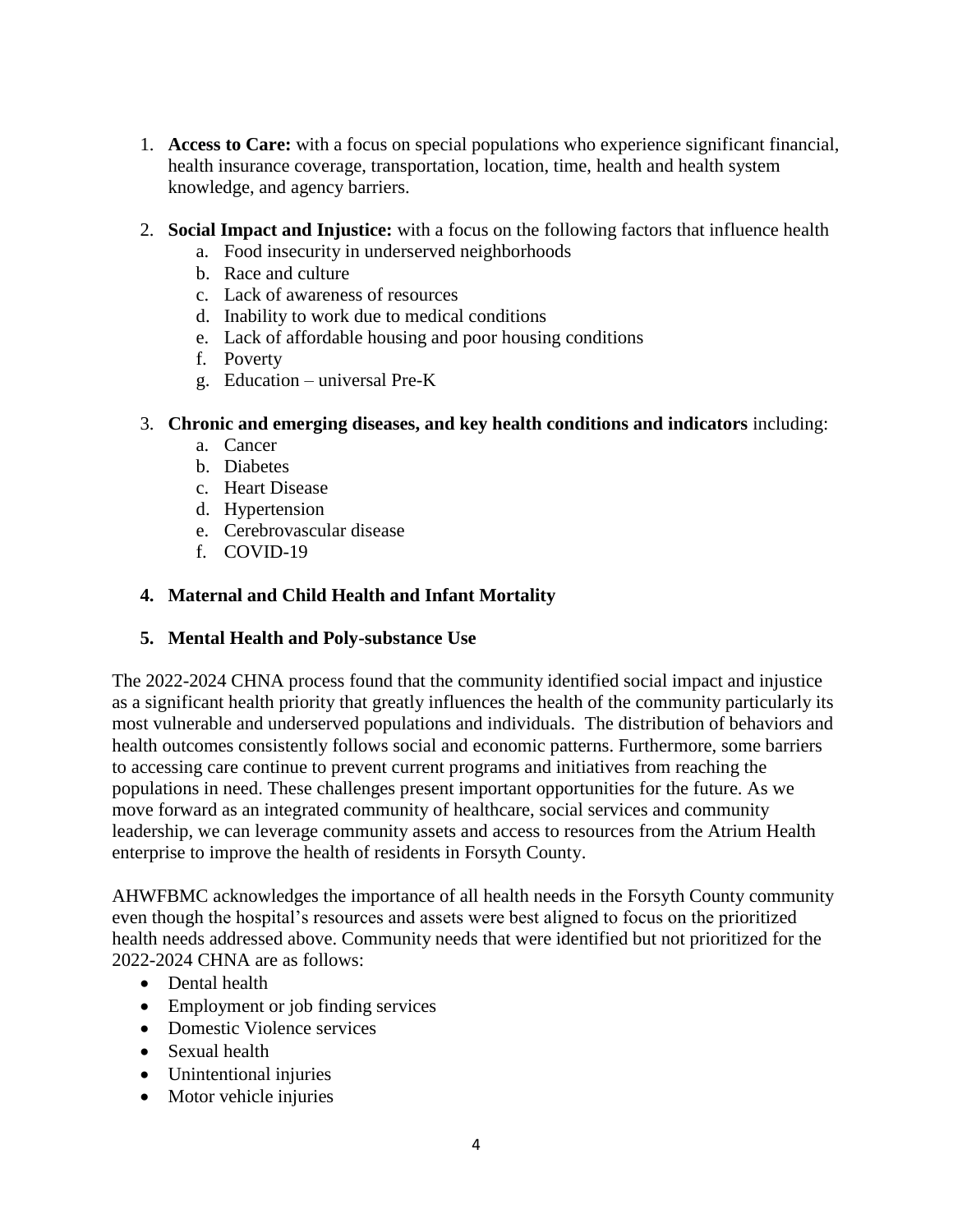- Septicemia
- Human Immunodeficiency Virus (HIV)
- Homicide
- Teen birth rate
- Short-term suspensions
- Incarceration rate
- Access to exercise opportunities

AHWFBMC leadership will continue to partner with community-based and non-profit organizations, public health and other governmental agencies, and the broader community to help address these health needs.

#### **2022-2024 Community Health Needs Assessment Implementation Strategy Development**

This accompanying document to AHWFBMC's 2022-2024 CHNA outlines strategies designed to improve health through hospital programming and support for external community initiatives led by community coalitions and organizations. The list of outlined strategies will describe planned actions to address the community health needs that were identified through its CHNA process. In addition, hospital leaders will use this document to communicate the goals, objectives and approaches that the hospital will undertake to address community needs over the next three years, and help the community understand its role in addressing those needs.

The current set of strategies and related resources were identified by reviewing the Atrium Health Wake Forest Baptist Social Impact Inventory, the hospital's Program Inventory, the previous strategies outlined in the 2020-2022 CHNA Implementation Strategy, and other sources of information identified by the CHNA team leads. Additional existing programming and resources were identified through conversations with hospital and community leaders who have leadership responsibilities in addressing the priority health needs in Forsyth County. These existing strategies were evaluated to determine if the hospital could build upon community assets, refocus the existing program to meet prioritized health needs, and reallocate internal resources for the strategies.

After identifying existing strategies & programming that would continue to meet the priority needs of the current CHNA cycle, attention then focused on identifying new strategies that would allow the hospital to:

- be consistent with the hospital's organizational strengths and community capabilities
- assess availability of hospital and/or community resources to carry out the strategy.
- achieve short-term and long-term results
- identify barriers that might exist
- **•** create partnerships and generate community support

In developing new strategies, AHWFBMC initially reflected on how it might effectively lead, compared to being a supportive partner for, other organizations designed to achieve collective impact. Additionally, the three levels of prevention were considered during the development process: 1) Primary prevention – preventing disease from occurring, 2) Secondary prevention – finding and treating the disease early, and 3) Tertiary prevention – targeting people with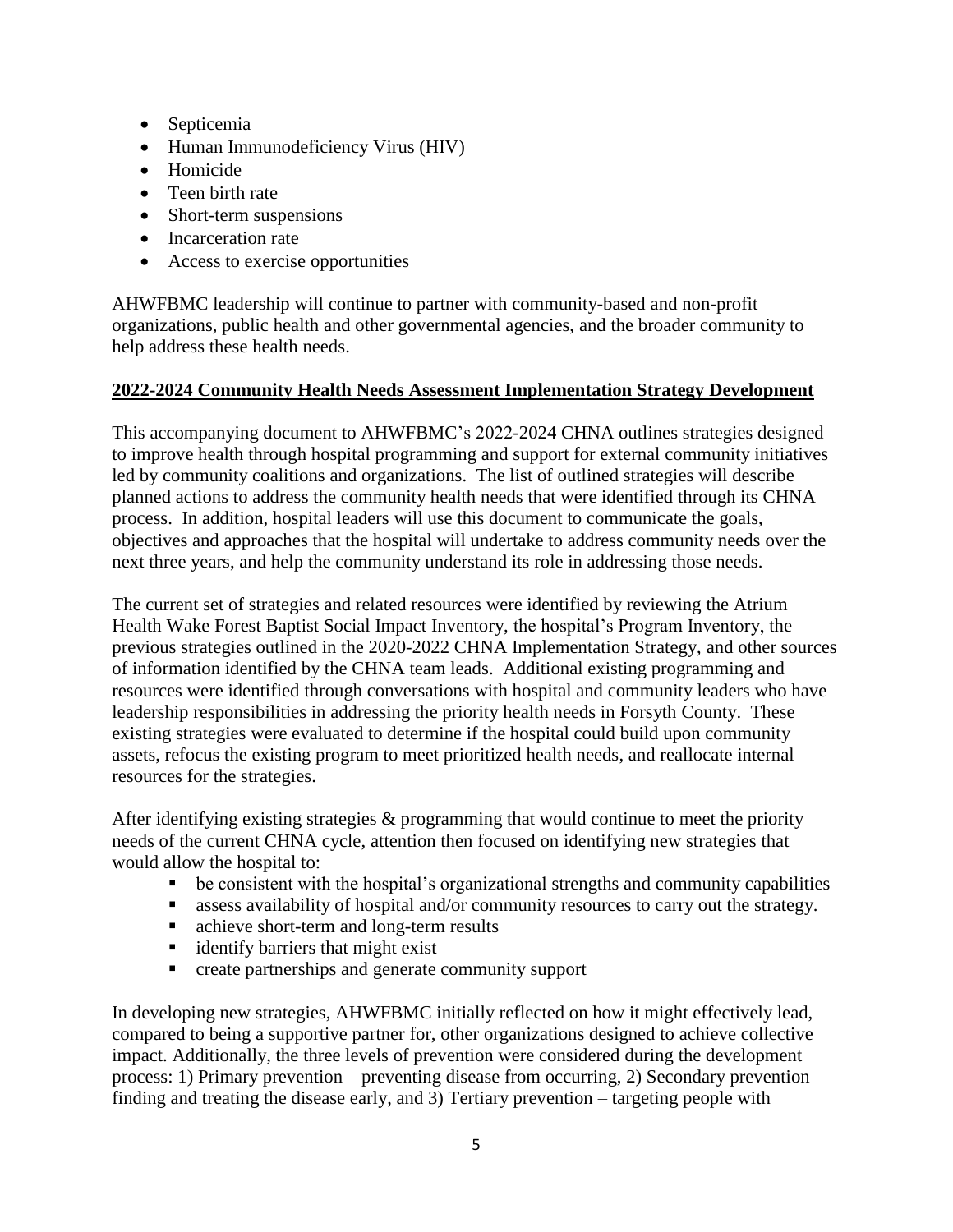symptoms and making them healthy again. Multiple factors were considered that impact health, including individual behavior, community/social supports, and government health policies. Finally, the following evidence-based interventions were investigated:

- **Community Health Improvement Navigator, CDC** [\(http://www.cdc.gov/chinav/database/index.html\)](http://www.cdc.gov/chinav/database/index.html)
- Evidence-based Practice Centers, AHRQ [\(http://www.ahrq.gov/clinic/epc/\)](http://www.ahrq.gov/clinic/epc/)
- Guide to Community Preventive Services, CDC [\(www.thecommunityguide.org\)](http://www.thecommunityguide.org/)
- The Cochrane Collaboration [\(http://www.cochrane.org/\)](http://www.cochrane.org/)
- County Health Rankings and Roadmaps [\(www.countyhealthrankings.org/\)](http://www.countyhealthrankings.org/)
- Healthy People interventions and resources [\(www.healthypeople.gov\)](http://www.healthypeople.gov/)
- Healthy North Carolina 2030: [https://nciom.org/wp-content/uploads/2020/01/HNC-](https://nciom.org/wp-content/uploads/2020/01/HNC-REPORT-FINAL-Spread2.pdf)[REPORT-FINAL-Spread2.pdf](https://nciom.org/wp-content/uploads/2020/01/HNC-REPORT-FINAL-Spread2.pdf)
- Healthy Communities Institute [\(www.healthycommunitiesinstitute.com\)](http://www.healthycommunitiesinstitute.com/)
- National Resource for Evidence-based Programs and Practices, SAMHSA, US DHHS [\(www.nrepp.samhsa.gov\)](http://www.nrepp.samhsa.gov/)

## **2022-2024 Community Health Needs Assessment Implementation Strategy Action Plan**

AHWFBMC addressed each of the community health needs prioritized in the 2022-2024 CHNA when developing its implementation strategy action plan. Specific implementation strategies for each prioritized health need are included below. Over the next three years, additional strategies may be added to this action plan as opportunities arise from the identification of new health trends, health system resources, and community resources and partnerships.

| Goal                                                                                                                                                                                                                                                                                                                                              | <b>Strategies</b>                                                                                                                                                                                                                                                                                                                                                                                                                                                                                                                                                                                                                                                                                                               | <b>Metrics</b>                                                                                                                                                                                                                                                                                                                                                                                                                                                                                                                                                                  | <b>Potential Partners or</b><br><b>External Organizations</b>                                                                                                                                                                                                                                                                                                                                                                                                            |
|---------------------------------------------------------------------------------------------------------------------------------------------------------------------------------------------------------------------------------------------------------------------------------------------------------------------------------------------------|---------------------------------------------------------------------------------------------------------------------------------------------------------------------------------------------------------------------------------------------------------------------------------------------------------------------------------------------------------------------------------------------------------------------------------------------------------------------------------------------------------------------------------------------------------------------------------------------------------------------------------------------------------------------------------------------------------------------------------|---------------------------------------------------------------------------------------------------------------------------------------------------------------------------------------------------------------------------------------------------------------------------------------------------------------------------------------------------------------------------------------------------------------------------------------------------------------------------------------------------------------------------------------------------------------------------------|--------------------------------------------------------------------------------------------------------------------------------------------------------------------------------------------------------------------------------------------------------------------------------------------------------------------------------------------------------------------------------------------------------------------------------------------------------------------------|
| Improve access to<br>health care services<br>to underserved and<br>vulnerable<br>populations of all<br>age groups, with a<br>focus on special<br>populations who<br>experience<br>significant financial,<br>health insurance<br>coverage,<br>transportation,<br>location, time, health<br>and health system<br>knowledge, and<br>agency barriers. | <b>Strategy 1:</b> Expand and enhance<br>preventative care opportunities to<br>underserved individuals experiencing<br>health care barriers such as lack of<br>insurance, transportation, disability, and<br>other factors through:<br>Mobile Health Clinic ("MHC"),<br>1.<br>which provides primary care,<br>preventive care, cancer screening,<br>health coaching, and vaccines for flu<br>and COVID-19 at no cost. The<br>MHC is placed in the community at<br>strategic locations to be able to serve<br>those who are historically<br>underserved in their community and<br>assist people experiencing health care<br>access barriers. MHC partners with<br>several community-based<br>organizations and faith communities | Number of individuals enrolled in<br>mobile care programs<br>Number of individuals without<br>insurance served by mobile care<br>programs<br>Number of clinical<br>hours available for community care<br>provided by mobile care programs<br>Number of preventative health<br>services offered by mobile care<br>programs<br>Number of routine care visits<br>offered by mobile care programs<br>Number of colorectal and breast<br>cancer screenings provided by<br>mobile clinic programs<br>Number of COVID-19 and other<br>vaccines administered by mobile<br>care programs | <b>Forsyth County Health</b><br>Department<br>Love Out Loud<br>YMCA COACH program<br>NC Associate of Free and<br><b>Charitable Clinics</b><br>NCDHHS Office of Rural<br>Health<br>Novant Health Mobile Team<br>Minster's Conference of<br>Winston Salem and Vicinity<br>Second Harvest Food Bank<br>New Communion Mobile<br>Pantry<br><b>American Cancer Society</b><br>Alzheimer's Disease<br><b>Research Center</b><br>St. John CME Church<br><b>Winston Lake YMCA</b> |

## **PRIORITIZED HEALTH NEED: ACCESS TO CARE**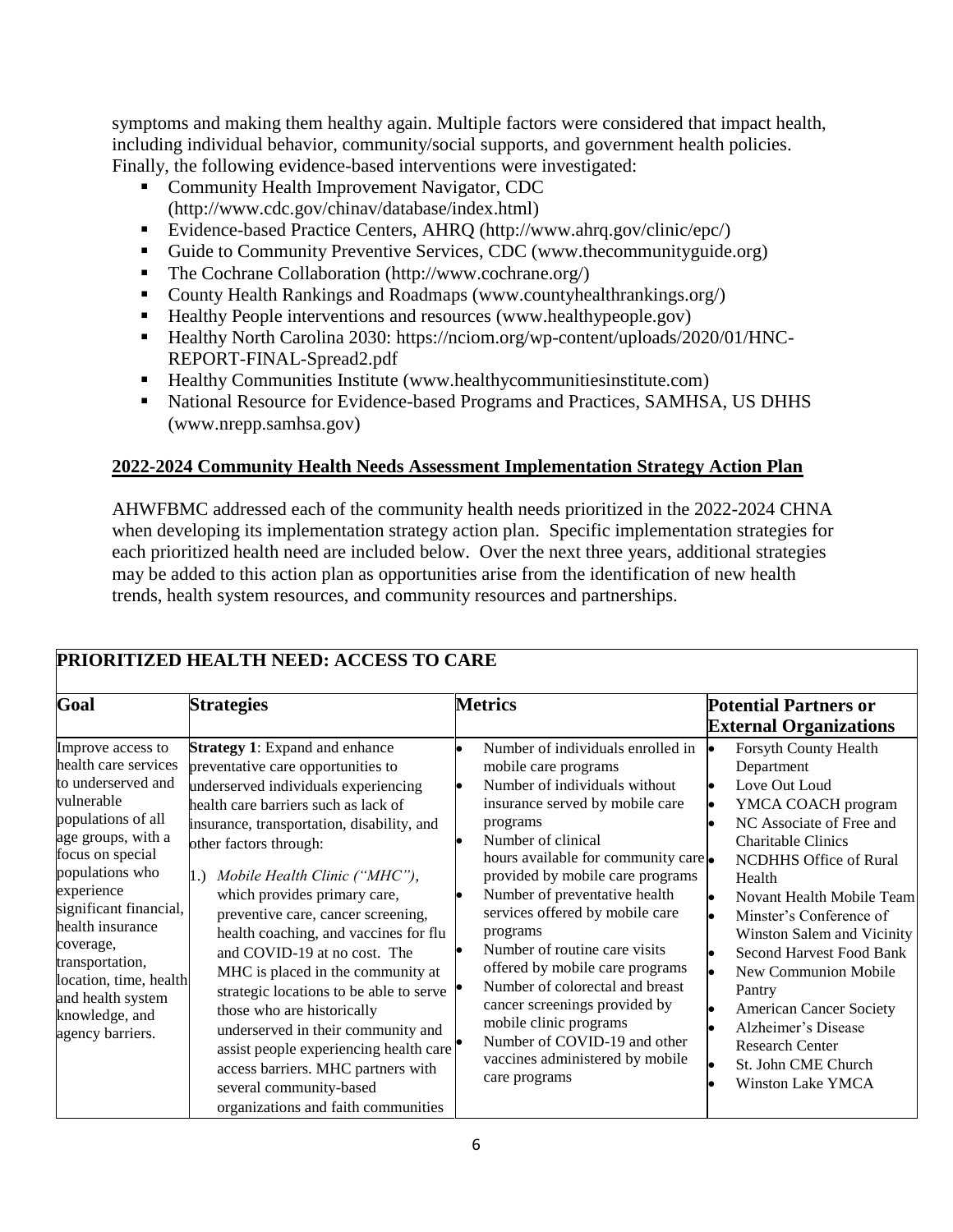| to make healthcare accessible for<br>those individuals without health<br>insurance                                                                                                                                                                                                                                                                                                                                                                                                                                                                                                                                                                                                                                                                                                                                                                                                                                                                                                                                                                                                                            | $\bullet$       | COVID-19, flu, and other testing<br>for those with symptoms<br>Number of referrals to health<br>care facilities for ongoing primary<br>care and specialty care services<br>Number of lab results provided that<br>assess primary care conditions<br>Number of prescriptions provided<br>at no cost            | Iglesia Cristiana Sin<br>Fronteras<br><b>Sprague Street Community</b><br>Center |
|---------------------------------------------------------------------------------------------------------------------------------------------------------------------------------------------------------------------------------------------------------------------------------------------------------------------------------------------------------------------------------------------------------------------------------------------------------------------------------------------------------------------------------------------------------------------------------------------------------------------------------------------------------------------------------------------------------------------------------------------------------------------------------------------------------------------------------------------------------------------------------------------------------------------------------------------------------------------------------------------------------------------------------------------------------------------------------------------------------------|-----------------|---------------------------------------------------------------------------------------------------------------------------------------------------------------------------------------------------------------------------------------------------------------------------------------------------------------|---------------------------------------------------------------------------------|
| <b>Strategy 2: Reduce transportation barriers</b><br>through implementation for transportation<br>navigation at Downtown Health Plaza.<br>The Downtown Transportation Program<br>helps provide transportation, through cab<br>services and bus passes, to members of<br>the community who have difficulties<br>getting to appointments due to unreliable<br>or no transportation of their own. The<br>project also helps the community<br>members connect to transportation<br>resources offered by health insurance<br>and/or Transportation Authority.                                                                                                                                                                                                                                                                                                                                                                                                                                                                                                                                                      |                 | Number and cost of free bus<br>vouchers provided<br>Number and cost of cab transport<br>services provided<br>Number of community members<br>receiving services from<br>transportation scheduling team,<br>who provides information about<br>available service to those who<br>express transportation concerns | Classic Cab Company<br><b>Winston Salem</b><br><b>Transportation Authority</b>  |
| <b>Strategy 3: Support and expand</b><br>partnership for federally qualified health<br>clinics and free clinics, including:<br>1.) Downtown Health Plaza (DHP) is a<br>large primary care outpatient<br>outreach healthcare facility of<br>AHWFBMC, and is currently the<br>largest Medicaid site in NC. Through<br>multiple clinics and support services,<br>DHP provides access to quality<br>healthcare to the underserved<br>community of downtown Winston-<br>Salem in Forsyth County. Outpatient<br>clinic specialties include Adult<br>Medicine, Pediatrics, and OBGYN.<br>2.) Highland Avenue Primary Care<br>$(HAPC)$ , seeks to promote<br>community wellness by providing<br>access to primary care services for<br>both the behavioral health and<br>uninsured populations in an<br>underserved area of Winston-Salem.<br>DHP is housed within the same<br>building as Daymark Recovery<br>Services in an underserved area of<br>Winston-Salem. The sliding scale fee<br>structure grants uninsured individuals<br>access to care for a nominal fee. In<br>addition, those with behavioral health | lo<br>$\bullet$ | Number of individuals served<br>Number of clinic hours of service<br>Number of specialty clinic visits<br>provided at no cost<br>Number of preventative/routine<br>care visits provided at no<br>cost (including for vaccinations<br>and testing)                                                             | Novant Health<br>$\bullet$<br>Forsyth County Govt.                              |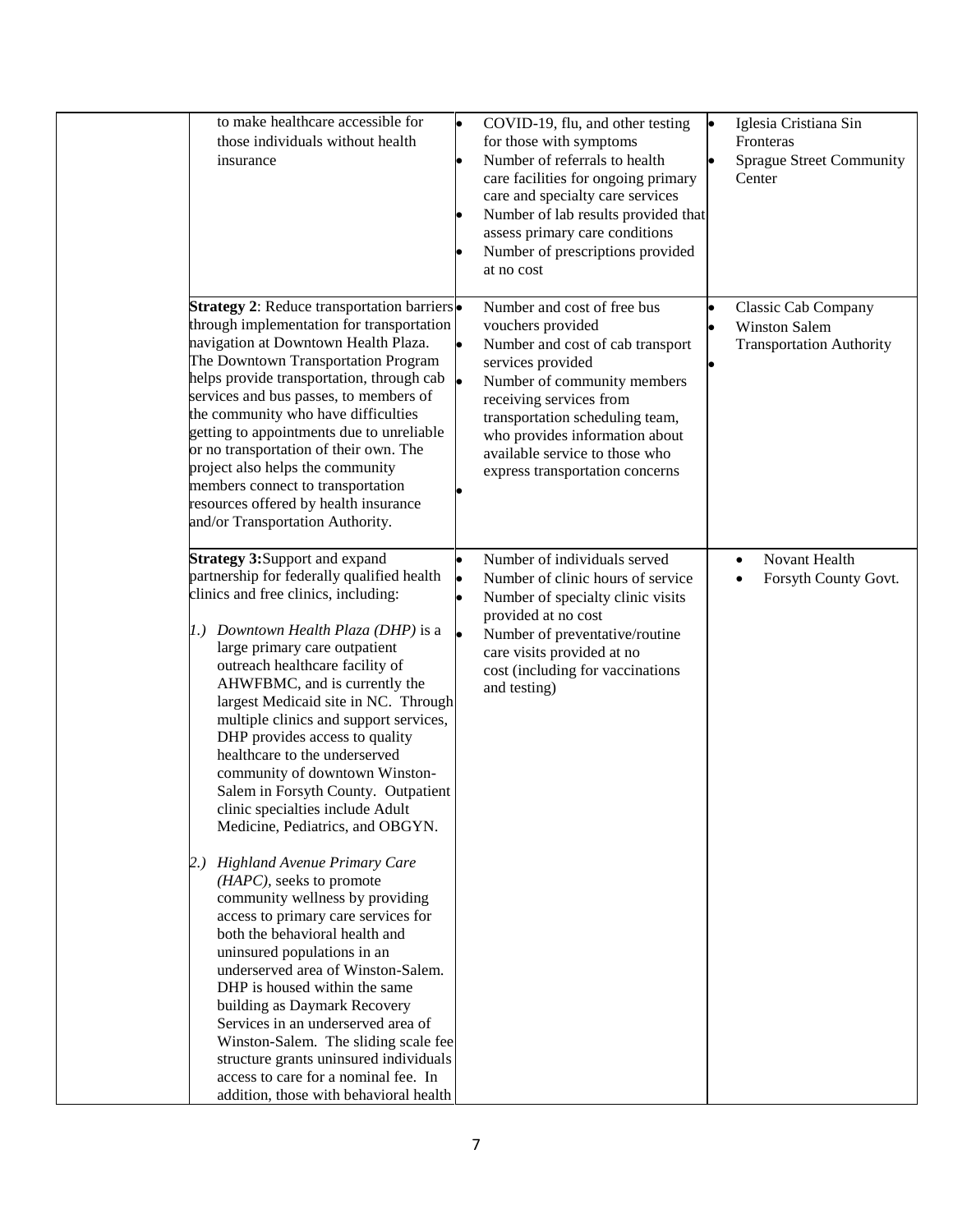|                                                                                                                                                                                                                                                                       | challenges and without the ability to<br>pay can be seen at no charge.                                                                                                                                                                                                                                                                                                                                                                                                                                                                                                              |                                                                                                                                                                                                                                                                                                                                                          |                                                                                                                                                                                                                                                                                                                                                                                                                                                                                                                                  |
|-----------------------------------------------------------------------------------------------------------------------------------------------------------------------------------------------------------------------------------------------------------------------|-------------------------------------------------------------------------------------------------------------------------------------------------------------------------------------------------------------------------------------------------------------------------------------------------------------------------------------------------------------------------------------------------------------------------------------------------------------------------------------------------------------------------------------------------------------------------------------|----------------------------------------------------------------------------------------------------------------------------------------------------------------------------------------------------------------------------------------------------------------------------------------------------------------------------------------------------------|----------------------------------------------------------------------------------------------------------------------------------------------------------------------------------------------------------------------------------------------------------------------------------------------------------------------------------------------------------------------------------------------------------------------------------------------------------------------------------------------------------------------------------|
|                                                                                                                                                                                                                                                                       | <b>PRIORITIZED HEALTH NEED: Social Impact and Injustice</b>                                                                                                                                                                                                                                                                                                                                                                                                                                                                                                                         |                                                                                                                                                                                                                                                                                                                                                          |                                                                                                                                                                                                                                                                                                                                                                                                                                                                                                                                  |
| Goal<br>Address social<br>impact and injustice<br>challenges with a<br>focus on the factors<br>with a focus on the<br>following factors<br>that influence health<br>including food<br>insecurity in                                                                   | <b>Strategies</b><br>Strategy 1: Utilize AHWFB FaithHealth .<br>Connectors to serve as health<br>advocates, navigators, and liaisons to<br>community members for social services<br>that influence health, by getting individuals in need to the right<br>door, at the right time, by:<br>Assisting underserved community<br>1.<br>members obtain access to resources<br>for food/meals, clothing, medication,<br>housing, primary care, health                                                                                                                                     | <b>Metrics</b><br>Number of Connector caregiving<br>encounters with community<br>members<br>Number of Connector encounters<br>le.<br>with community members for<br>transportation, food issues,<br>medication issues, and other support<br>Number of partnering congregations<br>Number of volunteer hours provided<br>by faith communities in assisting | <b>Potential Partners or</b><br><b>External</b><br><b>Organizations</b><br><b>AHWFB CareNet</b><br>$\bullet$<br><b>Services</b><br>Hispanic League<br>Interfaith Alliance of<br>Clemmons & Lewisville<br>Local Associations of the<br>$\bullet$<br><b>Baptist State Convention</b><br>of NC<br>Local Associations of the<br>General Baptist State                                                                                                                                                                                |
| underserved<br>neighborhoods, race<br>and culture, lack of<br>awareness of<br>resources, inability<br>to work due to<br>medical conditions,<br>lack of affordable<br>housing and poor<br>housing conditions,<br>poverty, and<br><b>Education</b> (universal<br>Pre-K) | insurance, education and early<br>childhood needs by navigating<br>community-based services and<br>governmental assistance programs,<br>and connecting them with community $\bullet$<br>members in faith and social networks<br>who provide wellness checks in<br>addition to emotional, social, and<br>spiritual support for holistic well-<br>being<br>Increasing the number of partner<br>2.<br>congregations connected with<br>community members to limit the<br>effects that social and spiritual factors<br>have on health by providing hope and<br>encouragement for healing | community members<br>Number of referrals received for<br>community assistance<br>Number of transportation requests for $\bullet$<br>medical appointments<br>Number of and cost of transportation<br>services provided to underserved<br>community to health care related<br>appointments                                                                 | Convention<br>Christ's Beloved<br>Community<br>The Western Conference<br>of The United Methodist<br>Church<br>Love Out Loud<br>$\bullet$<br>Minister's Conference of<br>Winston-Salem &<br>Vicinity<br>Mars Hill Baptist Church<br><b>Union Chapel Baptist</b><br>Church<br><b>Morningstar Missionary</b><br><b>Baptist Church</b><br>Disciples of Grace<br>Ministries<br>Iglesia Cristiana Sin<br>Fronteras<br>Various other<br>congregations<br>Various community based<br>organizations, nonprofits,<br>and crisis ministries |
|                                                                                                                                                                                                                                                                       | Strategy 2: Collaborate with Maya<br>Angelou Center for Health Equity to<br>dismantle systemic inequity and support<br>the health of communities through<br>building and nurturing mutually beneficial<br>and reciprocal relationships; respecting<br>and honoring community as experts and<br>equal partners; engaging, educating, and<br>empowering communities; cultivating<br>formal and informal leadership; creating a                                                                                                                                                        | Number of health promotion<br>activities and church specific<br>programs designed by<br>Congregational Health Ambassadors •                                                                                                                                                                                                                              | Various African-<br>$\bullet$<br>American congregations<br>and clergy members<br><b>Historically Black</b><br>Colleges and Universities<br>(e.g. Winston-Salem State<br>University, NC A&T State<br>University)                                                                                                                                                                                                                                                                                                                  |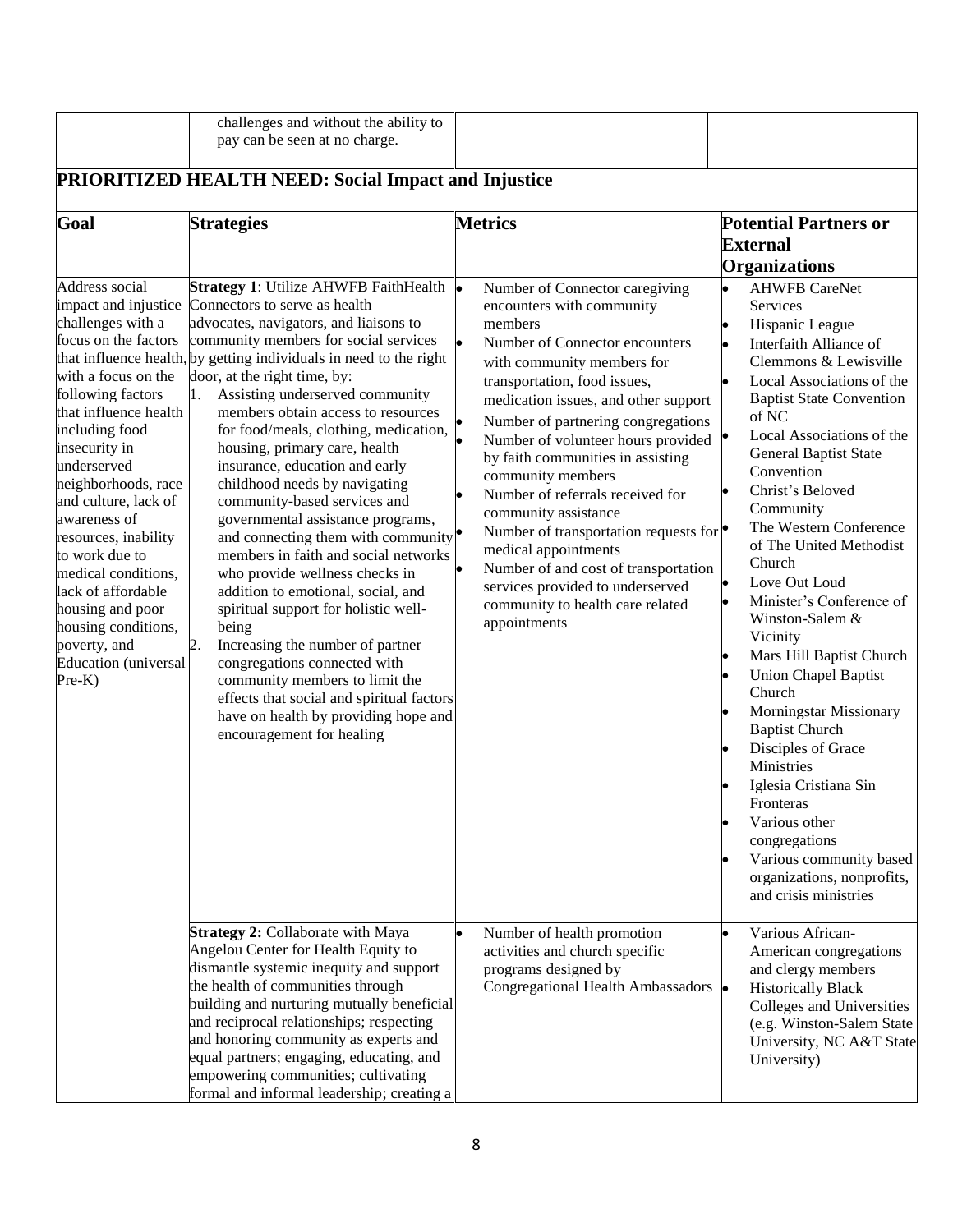| culture of transparency and fairness in<br>research; and promoting advocacy and<br>policy change. Key programs for<br>collaboration are:<br>The Caregivers College and<br>1.<br>Black Men's Health Initiative<br>Congregational Health<br>2.<br>Ambassadors<br>The Triad Pastoral Network<br>3 <sub>1</sub><br>(TPN) |                                                                                                                                                                                                                                                                                                               |
|----------------------------------------------------------------------------------------------------------------------------------------------------------------------------------------------------------------------------------------------------------------------------------------------------------------------|---------------------------------------------------------------------------------------------------------------------------------------------------------------------------------------------------------------------------------------------------------------------------------------------------------------|
| <b>Strategy 3: Implement community</b><br>resource hub in collaboration with Find<br>Help                                                                                                                                                                                                                            | Number of individuals referred to<br>Novant Health<br>Find Help<br>Find Help<br>Number of calls made to meet<br>Community-based<br>individual/family needs<br>Organizations $(100+)$<br>Number of closed loop referrals - the<br>number of referrals that led to a<br>community member receiving a<br>service |

|                                                                                                                                                                                                                                                            | <b>PRIORITIZED HEALTH NEED: Chronic and Emerging Disease</b>                                                                                                                                                                                                                                                                                                                                                                                                                                                                                                                                                                                                                                                                                                               |                                                                                                                                                                                                                                                                                                                                                                                                                                                                                                          |                                                                                                                         |  |  |  |
|------------------------------------------------------------------------------------------------------------------------------------------------------------------------------------------------------------------------------------------------------------|----------------------------------------------------------------------------------------------------------------------------------------------------------------------------------------------------------------------------------------------------------------------------------------------------------------------------------------------------------------------------------------------------------------------------------------------------------------------------------------------------------------------------------------------------------------------------------------------------------------------------------------------------------------------------------------------------------------------------------------------------------------------------|----------------------------------------------------------------------------------------------------------------------------------------------------------------------------------------------------------------------------------------------------------------------------------------------------------------------------------------------------------------------------------------------------------------------------------------------------------------------------------------------------------|-------------------------------------------------------------------------------------------------------------------------|--|--|--|
| Goal                                                                                                                                                                                                                                                       | <b>Strategies</b>                                                                                                                                                                                                                                                                                                                                                                                                                                                                                                                                                                                                                                                                                                                                                          | <b>Metrics</b>                                                                                                                                                                                                                                                                                                                                                                                                                                                                                           | <b>Potential Partners or</b><br><b>External Organizations</b>                                                           |  |  |  |
| Prevent, detect or<br>manage the<br>following chronic<br>and emerging<br>diseases, while<br>limiting long-term<br>complications that<br>may result: cancer,<br>diabetes, heart<br>disease,<br>hypertension,<br>Cerebrovascular<br>disease, and<br>COVID-19 | <b>Strategy 1:</b> Work with physicians or<br>Advanced Practice Providers (APPs), and<br>community organizations to improve<br>care, prevention and management of<br>diabetes by referring any known member<br>of the community diagnosed with this<br>disease to Gateway to Success program to<br>get better management with their<br>diabetes. The Gateway to Success<br>program is an evidence-based program that<br>uses an integrated care model for diabetes<br>prevention and management for low-<br>income participants diagnosed as pre-<br>diabetic or with Type 2 diabetes. The<br>program helps participants manage or<br>improve their health through life-style<br>changes including good nutrition, weight<br>loss, exercise, and better behavioral health. | Number of individuals referred to<br>Gateway to Success program.<br>Number of referred participants<br>improving and/or maintaining A1C<br>levels.<br>Number of referred participants<br>improving and/or maintaining their<br><b>BMI</b> levels.<br>Number of referred participants in<br>individual or group<br>exercise sessions.<br>Number of referred participants in<br>behavioral health/nutrition education<br>programming<br>Number of referred participants in<br>one-on-one wellness coaching | The YMCA of Winston-<br>$\bullet$<br>Salem Forsyth County<br>Novant Health                                              |  |  |  |
|                                                                                                                                                                                                                                                            | <b>Strategy 2:</b> Improve community<br>approaches to childhood obesity, a<br>precursor to other chronic diseases into<br>adulthood by understanding the social<br>determinants of health influences on<br>weight, tackling root causes of obesity to<br>both promote wellness and to reduce<br>complications and other chronic diseases<br>that may result.                                                                                                                                                                                                                                                                                                                                                                                                               | Number of participants in the<br>culinary medicine program<br>Number of food security periodic<br>screenings leading to referrals to<br><b>Brenner FIT</b><br>Number of instruction sessions aimed<br>at teaching culinary medicine to<br>medical students & other<br>professionals on the front line                                                                                                                                                                                                    | <b>YMCA</b> of Northwest North<br>Carolina<br>American Heart<br>Association<br><b>Imprints Cares, Parenting</b><br>Path |  |  |  |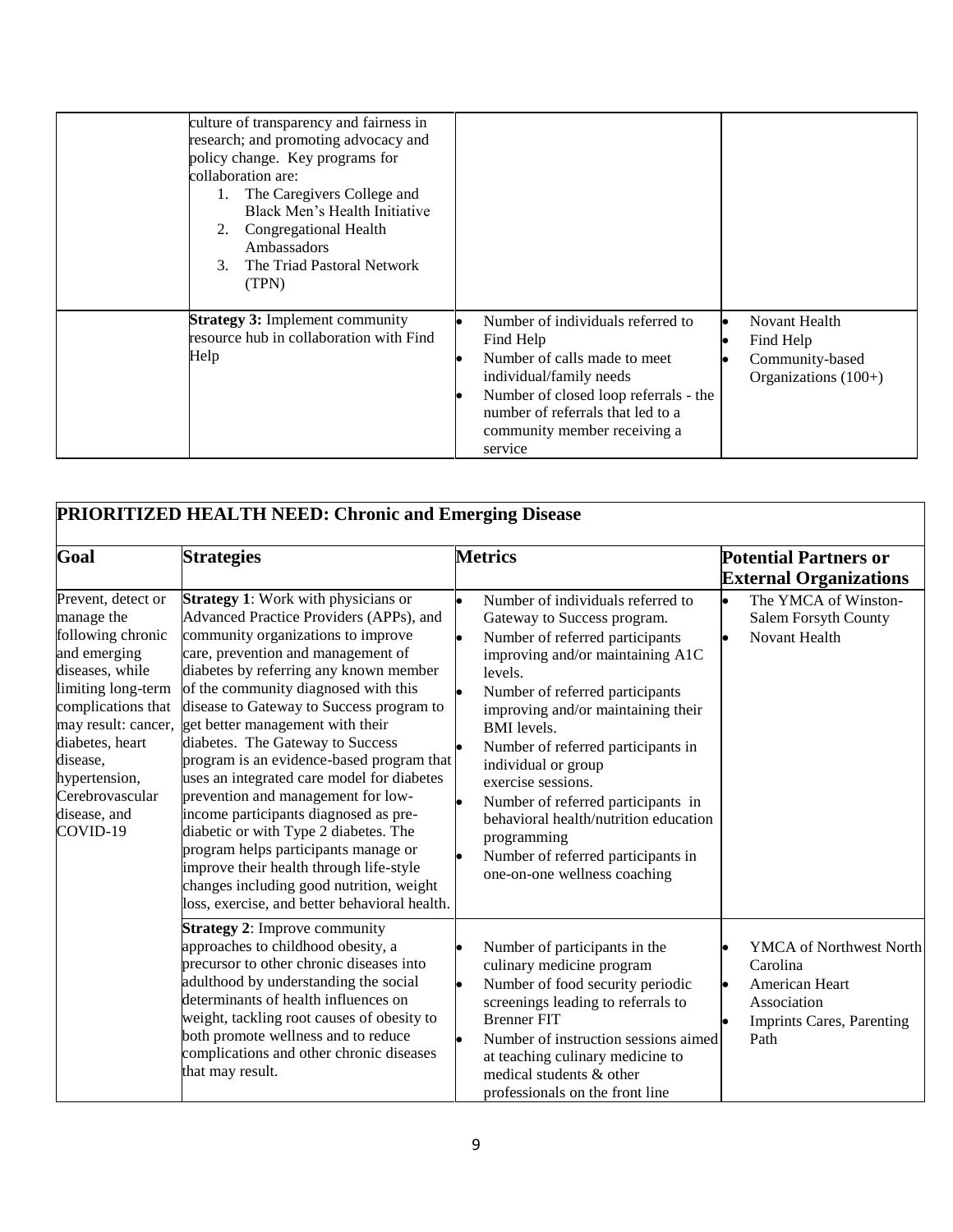| Brenner FIT will be engaged to assist with $\bullet$<br>this strategy. Brenner FIT is an<br>interdisciplinary program focused on<br>evidence-based approaches to preventing<br>and treating childhood obesity and is<br>involved with clinical treatment, research,<br>education, and community engagement.<br>Brenner FIT targets any child and family<br>with concerns about their child's weight,<br>and makes a concerted effort to especially<br>reach children of color and eliminate<br>barriers to care, including distance,<br>language barriers, and lack of insurance<br>reimbursement for core services. The<br>program's community activities are<br>focused on children in urban and under-<br>resourced areas, with a designated<br>bilingual (Spanish) team. |    | Number of research projects focused<br>on obesity and community<br>engagement<br>Number of participants participating<br>in virtual, family-based weight<br>management programming                                                                                                                                                                      |                                                                                                                                                                            |
|------------------------------------------------------------------------------------------------------------------------------------------------------------------------------------------------------------------------------------------------------------------------------------------------------------------------------------------------------------------------------------------------------------------------------------------------------------------------------------------------------------------------------------------------------------------------------------------------------------------------------------------------------------------------------------------------------------------------------------------------------------------------------|----|---------------------------------------------------------------------------------------------------------------------------------------------------------------------------------------------------------------------------------------------------------------------------------------------------------------------------------------------------------|----------------------------------------------------------------------------------------------------------------------------------------------------------------------------|
| <b>Strategy 3: Manage indigent community</b><br>members with chronic conditions by<br>deploying care management resources,<br>including Wake Connect. Wake Connect<br>increases access to primary care for<br>indigent community members with<br>complex chronic conditions resulting in<br>frequent ED and IP admissions. By<br>identifying and proactively engaging with<br>these individuals, the program works to<br>enhance coordinated care practices; reduce<br>improper ED utilization; and assist in<br>connecting community members with<br>social service resources. Wake Connect<br>reduces the cost of care by supporting<br>community members' proper use of<br>healthcare services available within the<br>broader community.                                 | þ  | Number of community members<br>enrolled<br>Number of PCP visits<br>Percent reduction in ED utilization<br>within select indigent population                                                                                                                                                                                                             | MedCost                                                                                                                                                                    |
| Strategy 4: Collaborate with the Office of $\bullet$<br>Cancer Health Equity's commitment to<br>educate the public about cancer through<br>free community outreach programs focused<br>on cancer prevention, risk reduction, and<br>screening.                                                                                                                                                                                                                                                                                                                                                                                                                                                                                                                               | lo | Number of free community<br>engagement and education events<br>(e.g., speaking engagements,<br>presentations) shared in the<br>community by cancer experts<br>Number of community tobacco<br>education and cessation weekly grouplo<br>sessions conducted by Tobacco<br><b>Treatment Specialists</b><br>Number of participants in each group<br>session | NC Division of Public<br>Health – Cancer Prevention<br>and Control Branch<br><b>Forsyth County</b><br>Department of Public<br>Health<br>Various community<br>organizations |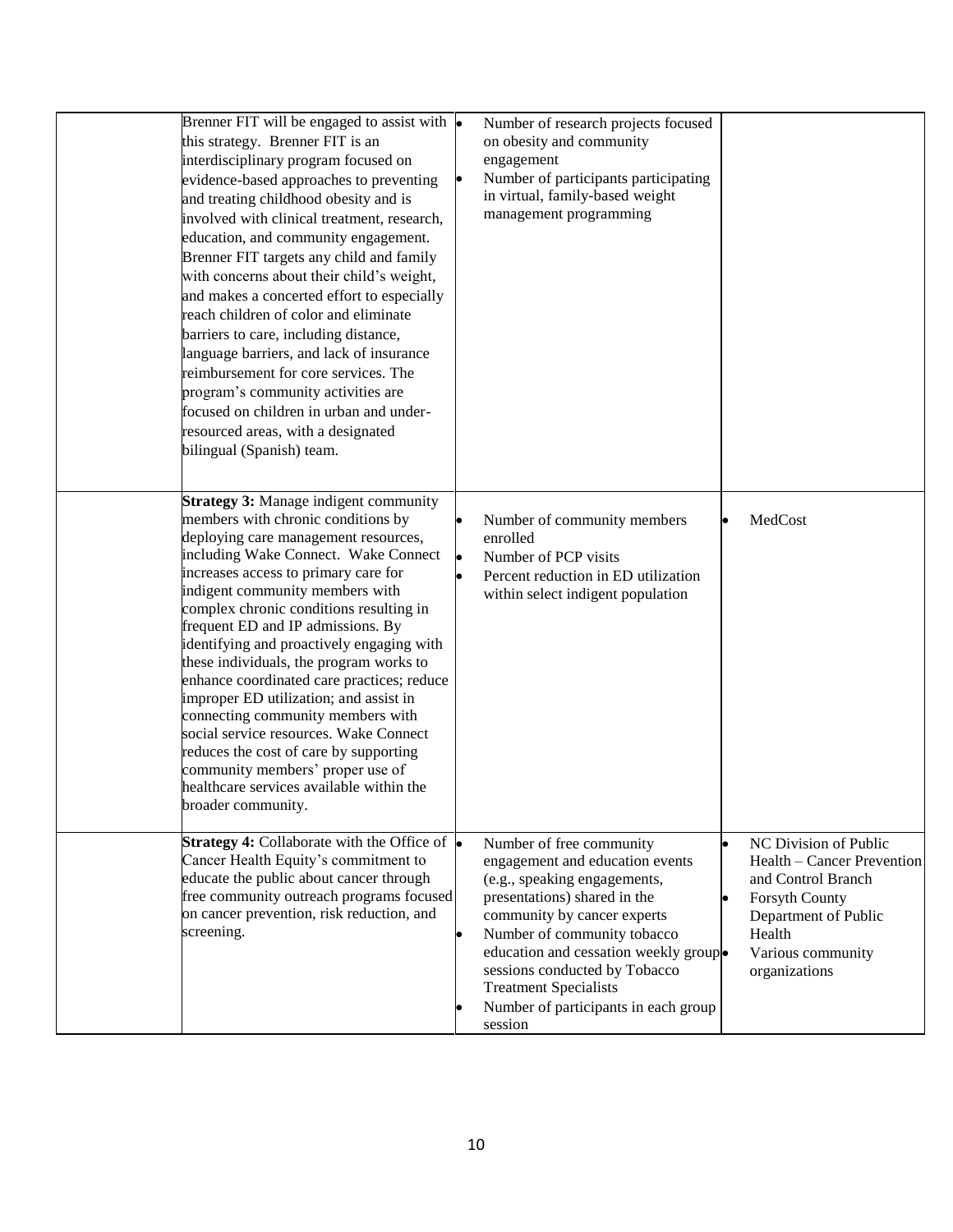| Goal                                                                                                                                     | <b>Strategies</b>                                                                                                                                                                                                                                                                                                                                                                                                                                                                                                                                                                                                                                                                                                                                                                                                                                                                                                                                    | <b>Metrics</b>                                                                                                                                                                                                                                                                                                                                                                                                                                                                                                              | <b>Potential Partners or</b><br><b>External Organizations</b>           |
|------------------------------------------------------------------------------------------------------------------------------------------|------------------------------------------------------------------------------------------------------------------------------------------------------------------------------------------------------------------------------------------------------------------------------------------------------------------------------------------------------------------------------------------------------------------------------------------------------------------------------------------------------------------------------------------------------------------------------------------------------------------------------------------------------------------------------------------------------------------------------------------------------------------------------------------------------------------------------------------------------------------------------------------------------------------------------------------------------|-----------------------------------------------------------------------------------------------------------------------------------------------------------------------------------------------------------------------------------------------------------------------------------------------------------------------------------------------------------------------------------------------------------------------------------------------------------------------------------------------------------------------------|-------------------------------------------------------------------------|
| Increase the<br>number of<br>programs and<br>services that are<br>designed to<br>improve the health<br>of mothers and<br>their children. | <b>Strategy 1:</b> Ensure all newborns<br>discharged have a place that they can sleep $\bullet$<br>safely at home. Safe Sleep for all<br>Newborns is a program that serves all<br>newborns at Atrium Health Wake Forest<br>Baptist Medical Center (and two network<br>hospital locations) to ensure all discharged<br>newborns have a place where they can<br>sleep safely at home, which is proven to<br>lower sudden infant death syndrome<br>("SIDS") and infant mortality. Safe Sleep<br>also refers families to Cribs for Kids,<br>which engages a social worker to provide a<br>mobile and easy-to-transport Graco Pack-<br>N-Play.                                                                                                                                                                                                                                                                                                            | Number of newborns identified who<br>do not have a safe place to sleep<br>Number of families referred to Cribs<br>for Kids.<br>Number of mobile Pack-N-Play units<br>provided that were funded by the<br>hospital                                                                                                                                                                                                                                                                                                           | Cribs for Kids.                                                         |
|                                                                                                                                          | <b>Strategy 2:</b> Ensure children in the<br>community have proper protection and<br>safety while traveling in vehicles                                                                                                                                                                                                                                                                                                                                                                                                                                                                                                                                                                                                                                                                                                                                                                                                                              | Number of car seats distributed to<br>individuals with children                                                                                                                                                                                                                                                                                                                                                                                                                                                             |                                                                         |
|                                                                                                                                          | Strategy 3: Increase availability of pre-<br>and postnatal care services, especially in<br>high-risk populations, through support<br>programs including Nurse Education and<br>Support Team (NEST), a home visiting<br>program designed to meet the needs of all<br>women residing in Forsyth County, NC.<br>Information and/or referrals for local<br>services and resources are provided within<br>the first few days after delivery by a NEST<br>Coordinator. An assessment is completed<br>in person in a community setting or by<br>video/phone by a NEST Nurse within the<br>first 2-3 weeks postpartum to evaluate and<br>address acute postpartum issues and<br>provide education and support for<br>postpartum women and their families. A<br>follow-up phone call is also made by a<br>NEST Coordinator about six weeks after<br>delivery to determine the need for<br>utilization of additional services, resources,<br>and/or referrals. | Number of clinical assessments<br>performed for post-partum concerns<br>Number of hospital readmissions for<br>complications after delivery for<br>postpartum women<br>Number of community screenings for<br>postpartum depression<br>Number of postpartum women<br>residing in Forsyth County scheduled<br>to have a nurse home visit two-three<br>weeks after delivery<br>Number of scheduled/completed two<br>to three week postpartum nurse visits<br>completed.<br>Number of follow-up calls at 6 weeks<br>post-partum |                                                                         |
|                                                                                                                                          | <b>Strategy 4: Connect youth to primary</b><br>medical and mental health providers<br>through collaboration with and support of<br>the School Health Alliance, an external<br>program that works with the Winston-                                                                                                                                                                                                                                                                                                                                                                                                                                                                                                                                                                                                                                                                                                                                   | Cost of partnership/collaboration<br>with School Health Alliance                                                                                                                                                                                                                                                                                                                                                                                                                                                            | School Health Alliance<br>Winston-Salem Forsyth<br>County School System |

### 11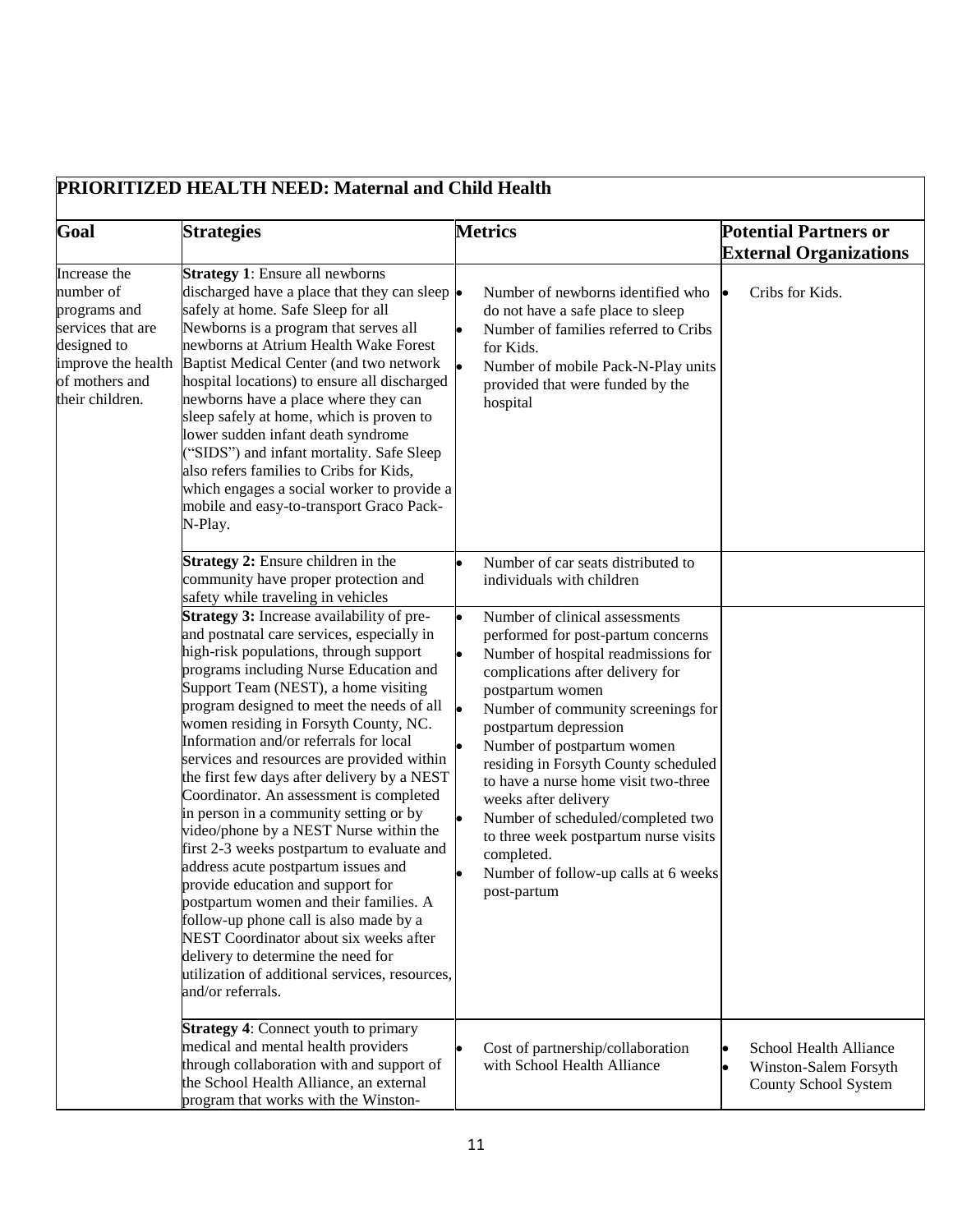| referrals. | Salem Forsyth County School system and $\bullet$<br>the WSFC Social Work Department to<br>build linkages among schools, health care<br>providers, and faith communities to more<br>effectively serve the needs of students and<br>their families. Utilizing the AHWFB<br>mobile health clinic, the program serves<br>students at Cook Elementary, Carver High,<br>Parkland High, and Hanes Middle by<br>providing full medical and mental health<br>screenings, as well as treatment and |  | Number of days the Mobile Health<br>Clinic is utilized by School Health<br>Alliance<br>Number of medical and mental health •<br>screenings conducted |  | Forsyth County Health<br>Department<br>The Salvation Army<br>Love Out Loud<br>WSSU RAMS clinic |
|------------|------------------------------------------------------------------------------------------------------------------------------------------------------------------------------------------------------------------------------------------------------------------------------------------------------------------------------------------------------------------------------------------------------------------------------------------------------------------------------------------|--|------------------------------------------------------------------------------------------------------------------------------------------------------|--|------------------------------------------------------------------------------------------------|
|------------|------------------------------------------------------------------------------------------------------------------------------------------------------------------------------------------------------------------------------------------------------------------------------------------------------------------------------------------------------------------------------------------------------------------------------------------------------------------------------------------|--|------------------------------------------------------------------------------------------------------------------------------------------------------|--|------------------------------------------------------------------------------------------------|

| Goal                                                                                                   | <b>Strategies</b>                                                                                                                                                                                                                                                                                                                                                                                                                                                                                                                                                                                                                                                                                                                                                                                                                                                                                                 | <b>Metrics</b>                                                                                                                                                                                                                                                                                                                                                                                                                                                                                                                         | <b>Potential Partners or</b><br><b>External Organizations</b>                                                                                                                                                |
|--------------------------------------------------------------------------------------------------------|-------------------------------------------------------------------------------------------------------------------------------------------------------------------------------------------------------------------------------------------------------------------------------------------------------------------------------------------------------------------------------------------------------------------------------------------------------------------------------------------------------------------------------------------------------------------------------------------------------------------------------------------------------------------------------------------------------------------------------------------------------------------------------------------------------------------------------------------------------------------------------------------------------------------|----------------------------------------------------------------------------------------------------------------------------------------------------------------------------------------------------------------------------------------------------------------------------------------------------------------------------------------------------------------------------------------------------------------------------------------------------------------------------------------------------------------------------------------|--------------------------------------------------------------------------------------------------------------------------------------------------------------------------------------------------------------|
| Improve access to<br>mental health and<br>substance abuse<br>services for<br>vulnerable<br>populations | <b>Strategy 1:</b> Assist homeless adults, many<br>of whom experience severe and persistent<br>mental illness and substance abuse issues,<br>with exiting homelessness through access<br>to mental health and/or substance abuse<br>services, other health care services,<br>housing opportunities, employment<br>assistance, disability assistance, or other<br>needed services by providing street<br>outreach and case management through the<br>Empowerment Project. The team will<br>conduct outreach to adult individuals who<br>are homeless or at imminent risk of<br>becoming homeless in Forsyth County,<br>NC. These individuals will be outreached<br>on the streets, shelters, and other<br>community settings. Individuals may<br>receive case management services for up to $\bullet$<br>six months or until the individual is stably<br>connected to a health care provider of<br>his/her choice. | Number of community outreach<br>encounters completed in a year<br>Number of people enrolled in case<br>l.<br>management<br>Average number of months an<br>individual spends in case<br>management<br>Number of people assisted with the<br>following: Housing, employment,<br>transportation to medical/dental<br>appointments, food, health<br>insurance<br>Number of people assisted with<br>mental and/or substance abuse<br>disorders<br>Cost of support for Bethesda Center<br>Cost of support for Samaritan<br><b>Ministries</b> | United Way's Continuum<br>of Care<br>City with Dwellings<br>lo<br><b>Samaritan Ministries</b><br>Bethesda Center for the<br><b>Homeless</b><br>Experiment in Self<br>Reliance (ESR)<br><b>Salvation Army</b> |
|                                                                                                        | Strategy 2: Collaborate with CareNet, a<br>statewide community-based counseling<br>organization affiliated with AHWFBMC,<br>which provides spiritually-integrated<br>counseling care, psychotherapy, and<br>education in local communities.                                                                                                                                                                                                                                                                                                                                                                                                                                                                                                                                                                                                                                                                       | Number of clients served<br>lo<br>Number of client hours<br>lo                                                                                                                                                                                                                                                                                                                                                                                                                                                                         | CareNet local boards<br>Screening for Mental<br>Health (nonprofit<br>organization)<br>Various civic, religious,<br>and professional groups                                                                   |

#### **CHNA Implementation Strategy Updates**

Atrium Health Wake Forest Baptist Medical Center will update and sustain this CHNA implementation strategy over the next three-years, paying attention to new community and hospital resources, and evaluating results of community benefit programs. The evaluation will